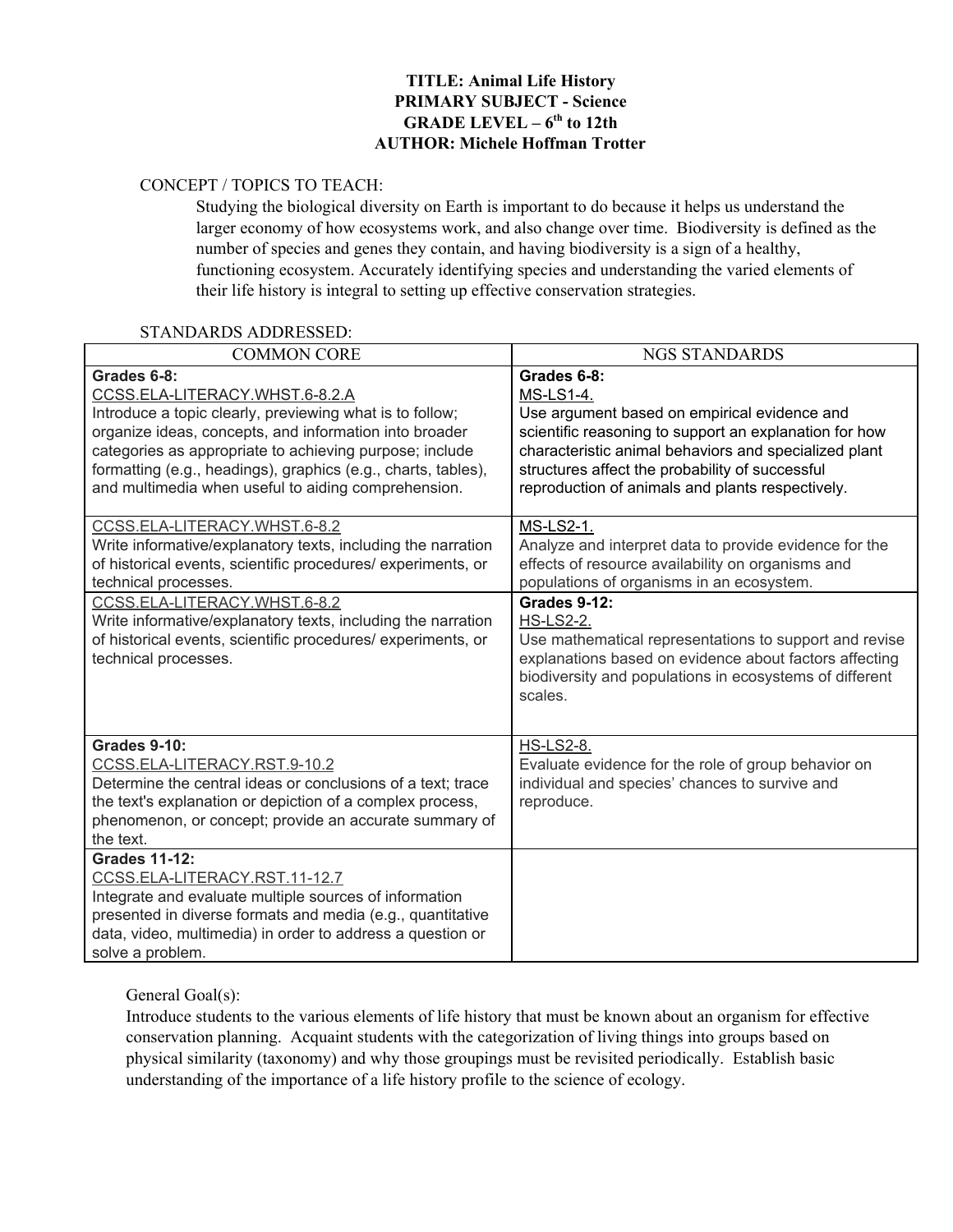### Specific Objectives:

Students will exercise investigative research skills and synthesize scientific information. This activity will provide students time to engage in research, scientific writing, critical thinking, literacy and vocabulary development, and to relate what they are researching to what scientists are doing in the field.

### Required Materials:

- Access to a computer or tablet
- This website: <https://www.itis.gov/>
- This website: <http://www.iucnredlist.org/>

## Anticipatory Set (Lead-In):

- Q: Ask students if any of them have ever gone fishing. If so, what kinds of things are useful to know about fish to increase the chances of catching one?
- A: We want to know where the fish lives, what it eats, where it hides, times of day it is likely to be hungry and so on.
- Q: Ask students if a fish they are accustomed to catching is suddenly unavailable where they are usually found, what are some of the possible reasons?
- A: Something is wrong or has changed with its habitat, something happened to its food supply, it has moved somewhere else, perhaps they have all been caught and so on.
- Q: Ask students to imagine they are scientists who need to solve the problem of the disappearing fish and come up with a conservation strategy. What would they need to know about the fish to come up with a good management strategy?
- A: Where the fish lives, where it mates, where it lays eggs, how long it takes to become sexually mature, how often it mates, how many young are likely to survive to reproductive age, who are its predators and parasites, environmental threats, life expectancy and so on.
- RESOLVE: This is why it is important for scientists to create a detailed life history profile of an organism: for the purposes of managing them as a potential food resource, or for conservation strategies if the organism is under threat.

#### GLOSSARY OF LESSON TERMS

- Binomial nomenclature A naming system comprised of two names. In biology the name of the genus and species are the two names combined to provide the scientific name.
- Biodiversity The number of species and genes they contain.
- Ecological niche The relational position of a species or population within an ecosystem.
- Ecology The study of interactions among organisms and their environment.
- Holotype A single specimen identified by an author as the "type" (first of its kind to be identified) of a species or lesser taxon at the time of establishing the group.
- Life Expectancy Statistical measure of the average time an organism will live.
- Morphology The form of living organisms and the relationships between their structures.
- Parasite An organism that derives nutrients from a host organism it lives in or on.
- Predator An organism that kills and consumes other organisms.
- Taxonomy The science dealing with the description, identification, naming, and classification of organisms or in some cases non-living materials or conditions.

# **Plan for Independent Practice:**

• Encourage students to explore connections between the organisms they profiled. Consider having them organize them on a wall chart food web.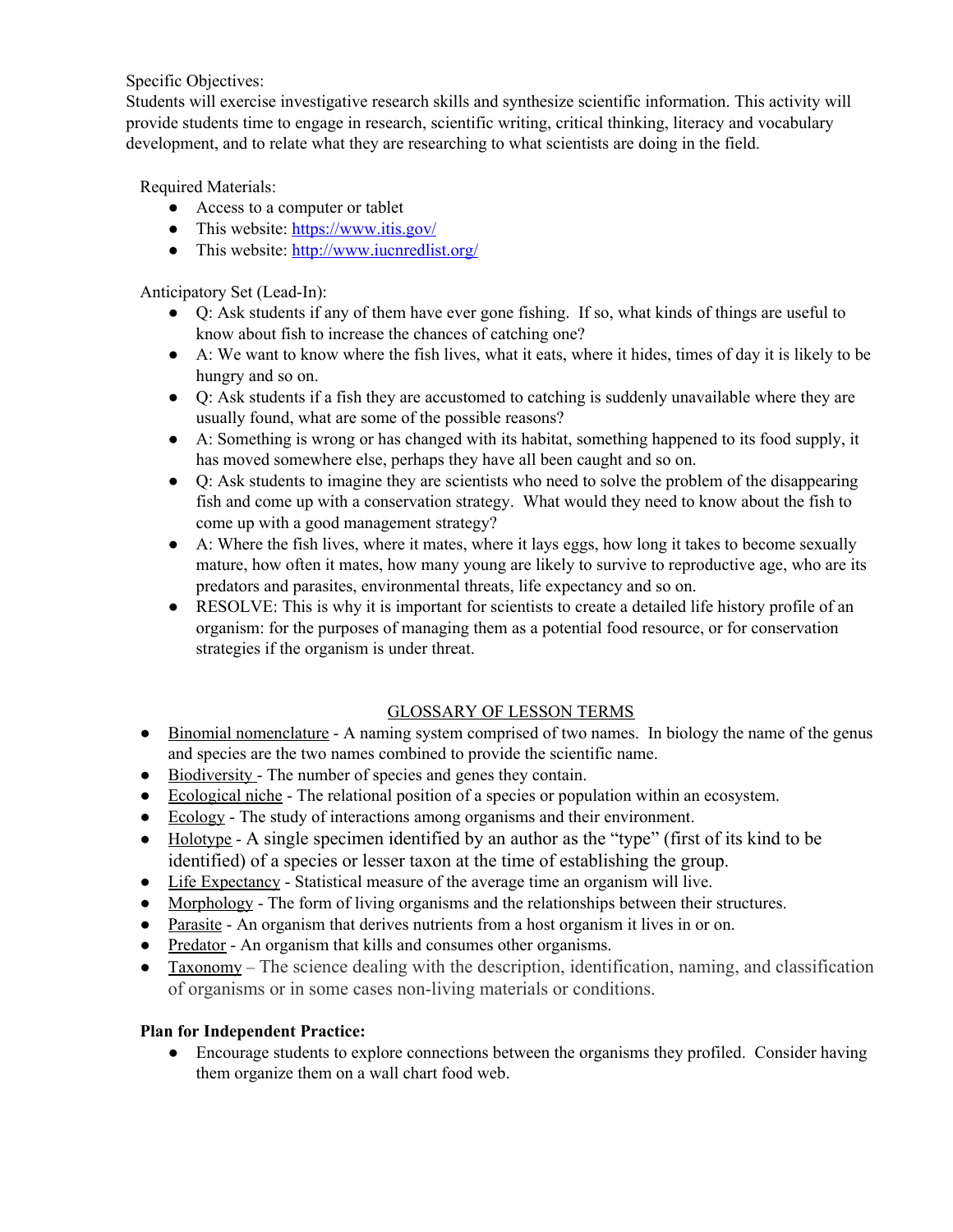- Ask students to watch the film Racing Extinction and write a reflection about how their personal research would benefit some of the issues raised in the film.
- Ask students to do additional reading about polar bears and debate whether or not they should be on the endangered species list, and what additional information might be required to make informed recommendations.
- Ask students to write a script for a short film or public service announcement explaining why the animal they wrote about is important to biodiversity, and important facts they want people to know about their selected species life history.

### **Suggested Reading**

.

Article BBC "Will Polar Bears Become Extinct": <http://www.bbc.com/earth/story/20141107-will-polar-bears-become-extinct>

"Walrus Conservation and Management Issues in the Chukchi Sea": [https://www.fws.gov/alaska/fisheries/mmm/walrus/pdf/walrus\\_conservation\\_issues\\_chukchi.pdf](https://www.fws.gov/alaska/fisheries/mmm/walrus/pdf/walrus_conservation_issues_chukchi.pdf)

#### **Potential Connections to Other Subjects:**

Art - design, graphics, layout, drawing, and other media. Language –vocabulary development, research writing, and literacy. Ecology – basic biology, ecosystem connections.

### **LIFE HISTORY ACTIVITY PROCEDURE**

Students will (at teacher's discretion) create a research paper, a presentation, a poster, or a zine exploring the life history of an organism that is either assigned by the teacher or chosen by the student. The details of the outline provided could be abbreviated or expanded if needed for age appropriateness. For advanced students you might consider requiring a specific minimum number of sources and offering guidelines for proper literary review and citation.

Using the websites listed with required materials (above) as a starting point, students will research one species and compile a profile of its life history. It must be a specific species. For example there are several types of hammerhead shark, so the student will need to choose only one of them (such as the great hammerhead) to focus their research on. You can refer to the additional activity titled "Taxonomic Connections" if the concept of a scientific name needs to be pre-taught.

There is a "Life History Assignment Outline" provided below that you can print out or post for students to refer to and use as a checklist to ensure they are covering all dimensions of the assignment.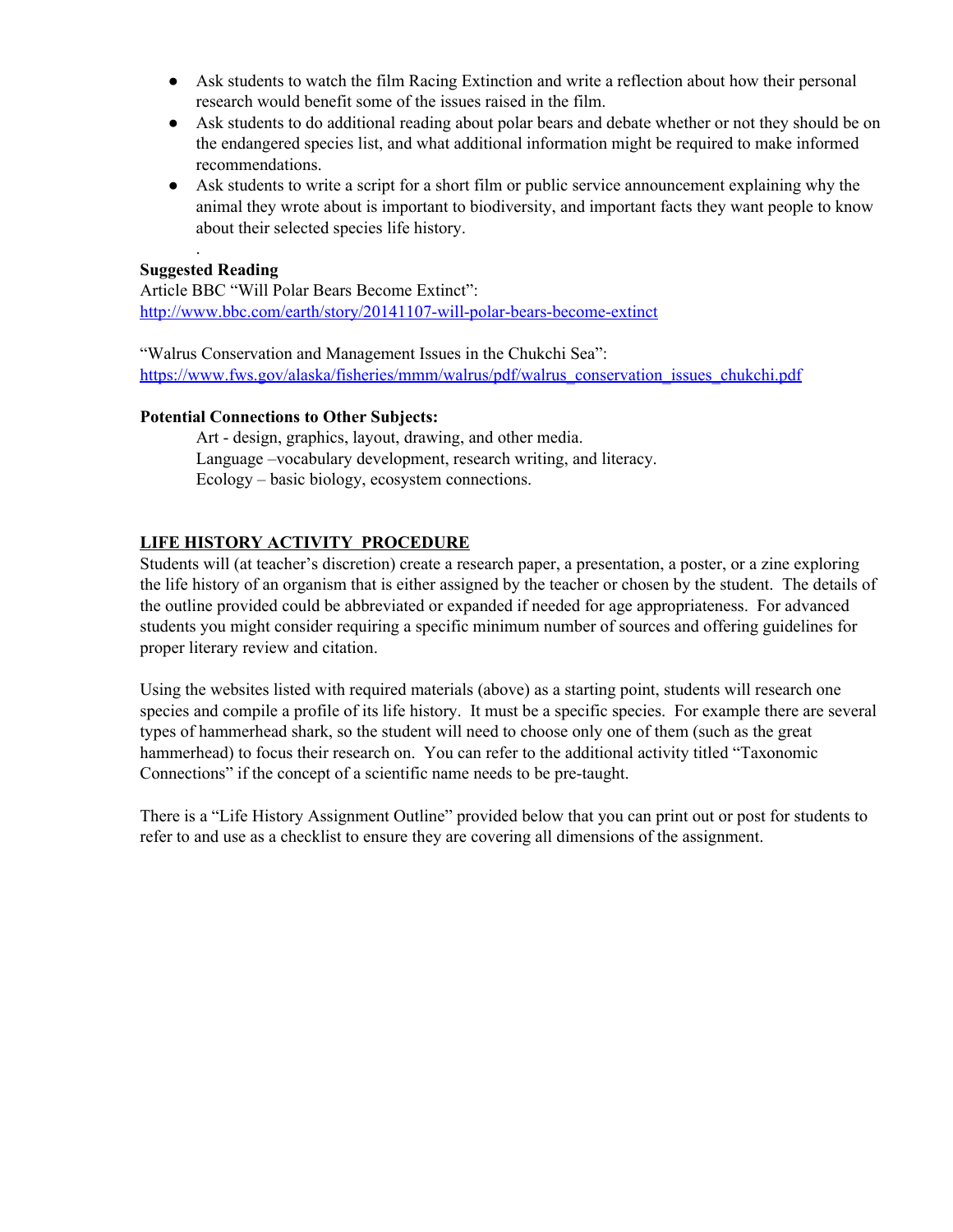# **LIFE HISTORY ASSIGNMENT OUTLINE**

**INTRODUCTION**- Write a simple opening paragraph to introduce the subject.

**TAXONOMIC HISTORY**- This section is devoted to describing when an organism was discovered, the scientific name it was given and any changes to its official name over time, and who first discovered and named it. If the scientific name has changed since discovery, trace the various names up to the one that is used now. Additionally, find out where the first known species came from, and where it is being stored (called a holotype). This website <https://www.itis.gov/> will be particularly helpful.

**FIELD DESCRIPTION**- This is a general description of the physical features that help scientists identify the species in the field, and also distinguish them from similar species. The description should be extremely detailed and written so someone who has never seen the organism being described could imagine it from the words alone. Information such as eye placement, number of fins and how they are shaped and placed, colors or patterns on the skin should be discussed in great detail. The goal is to create a perfect visual of the animal through words.

**GEOGRAPHIC DISTRIBUTION**- Address where the animal is found in the world. For this piece there should be a highlighted map indicating where the organism is found and also a written description (can be list style) of places the organism lives. In the written description there might also be mention of known migration routes.

**FEEDING HABITS-** Describe what the organism eats, any special methods it might use to procure food, rate and method of digestion (if known), and any other details unique to its feeding patterns.

**MORPHOLOGICAL & BEHAVIORAL SPECIALIZATION**- Explain any adaptations your organism has that help it to survive, and also anything about behavior or physique the organism has that uniquely equips it to deal with its environment.

**PREDATORS & PARASITES**- Discuss any predators and/or parasites that are commonly known for your organism. In the case of parasites offer as much information as is known about the impact they have on the host organism and how common (or uncommon) they are.

**LIFE EXPECTANCY & RATE OF GROWTH**- Detail the average life expectancy of your assigned organism, how fast it grows, the maximum achievable size (often differs between males and females) and how long will it take for the animal to become capable of reproduction.